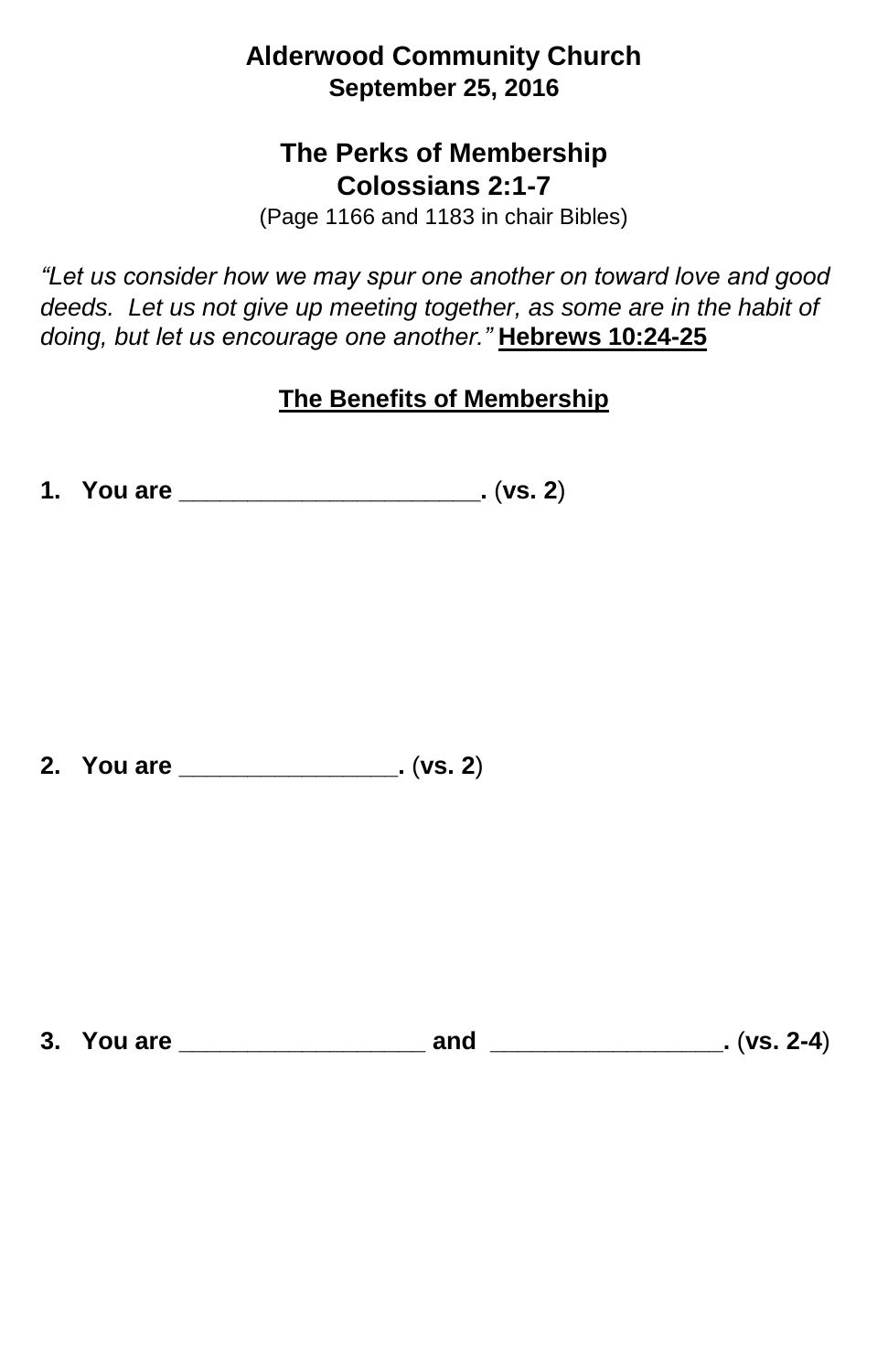## **The Responsibilities of Membership**

**1. Live \_\_\_\_\_ \_\_\_\_\_\_\_\_\_\_ every day.** (**vs. 6**)

**2. Make \_\_\_\_\_\_\_\_\_\_\_\_\_\_\_ \_\_\_\_\_\_\_\_\_\_\_\_\_\_\_\_ in your faith.** (**vs. 7**)

**3. Be a \_\_\_\_\_\_\_\_\_\_\_\_\_\_\_\_\_\_ person.** (**vs. 7**)

## **Sermon Questions:**

1. What was one truth you drew from Pastor Brad's message?

2. Read **Colossians 2:1-5**. Paul says here that he struggled for the church in Colossae and Laodicea and for others as well. What did he desire for these people?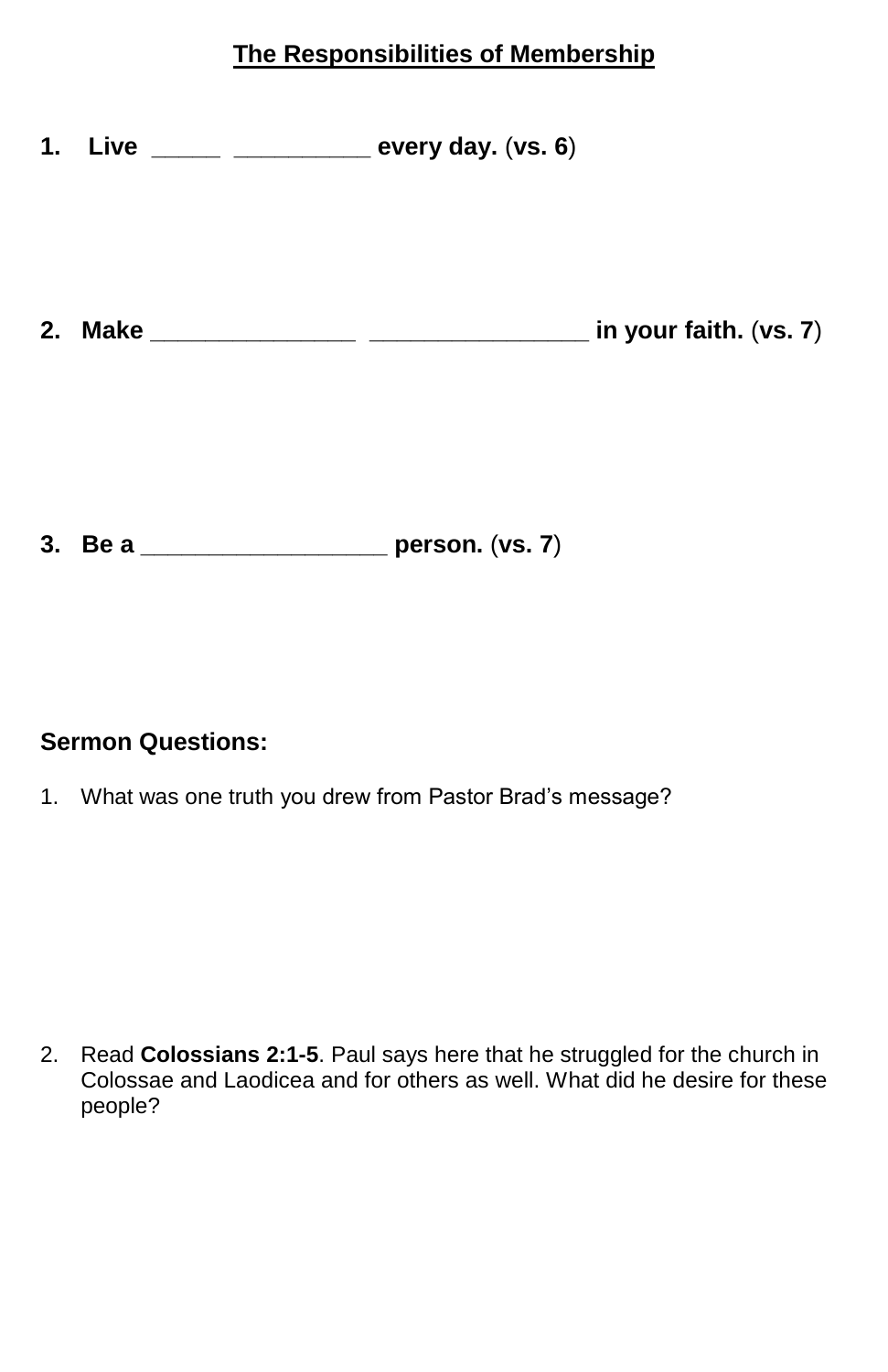What do verses **4-5** tell you about the dangers they were facing?

Do you see any similar dangers today?

3. Are you concerned about the spiritual condition of a certain individual or group of people? Who are they?

What do they face that threatens their relationship with the Lord?

What specific steps can you take this week to encourage them?

4. Read **Colossians 2:6-7**. Why is it important to be sure we are "continuing" in our relationship with the Lord?